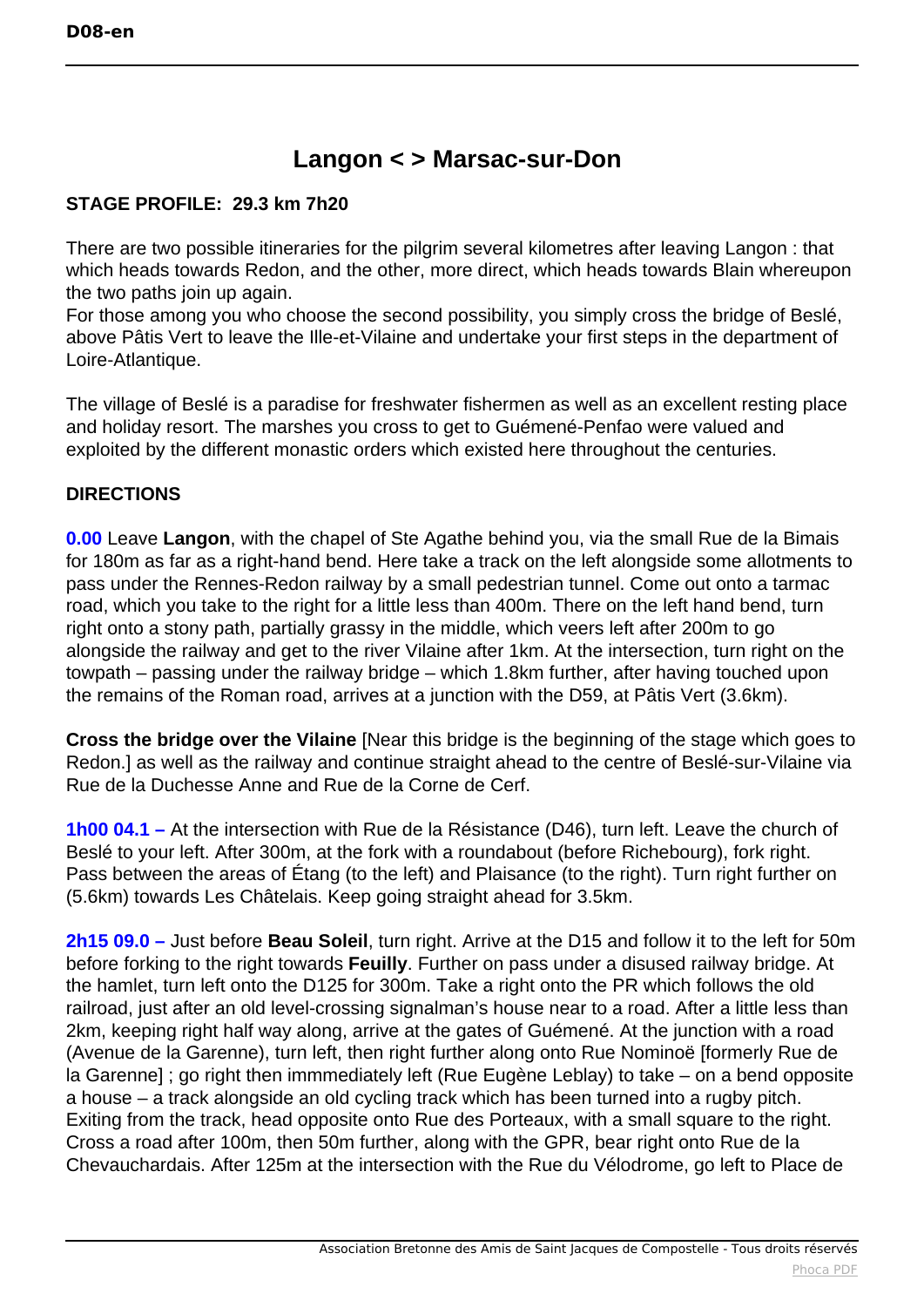l'Eglise of ...

[The church of St Michael has eight pillars with bas-reliefs of saints, with St James represented wearing a cloak with scallops on the shoulders. He holds a little bumblebee in his right hand.]

**3h30 14.1 - Guémené-Penfao**. From the church, go straight down via Rue de l'Eglise. When you get near a roundabout, cross Place Simon diagonally to the left to take the little Rue du Lavoir on the right with steps. Go down towards the river Don (Rue du grand Moulin). Here turn left, near the washhouse (lavoir) and go alongside the old mill before crossing the Don.

Fork left to get to the bank of the Don, in the direction of the hippodrome ; go along by the left of it. At the far end of the race-course, take a right after about 100m onto a path (15.6km) which you take towards the left.

Continue to follow the GRP® waymarks and go alongside the river for about 900m before leaving the riverbank and turning right. Climb, sometimes up steps, the quite steep wooded hill (Rocs de Gascaigne) to get to the other slope where you find the pond Etang de la Vallée below the road. Turn left.

**4h20 17.6 – Go by the ruins of Moulin de la Vallée**. The small road then takes a right hairpin. Follow it for about 750m.

## [Behind you, a view of Château de Juzet and the old mill.]

Before the left-hand bend, leave the road to keep right on a track which, several hundred metres further, passes to the right of a house. 200m of steep uphill next, before leaving another track to your right. Continue straight ahead through a clearing to get to a small road about 1km further down ; turn left towards the hamlet of Tréguély which you go around by the right. At the far end, turn right, go up for 250m then turn left onto a track parallel to a road for 500m. At the junction with a small tarmac road, turn right and reach a Cross after about 200m.

**5h20 21.4 –** At the **intersection between the D42 and the D125**, at the Cross, turn left onto the D125 and follow it for 300m, then again turn left onto a tarmac road which becomes stony, then continue after 500m onto a path to the right towards...

**5h40 22,8 ... Chapel of Lieux Saints**, at the edge of the woods (worth a visit).

[The chapel of Sainte-Anne or Lessaints (or Lieu-Saint), was founded in the Middle Ages by monks who came from Ploërmel (and/or, it seems, by the forefathers of Maximilien de La Chênaie, on their return from the seventh crusade with Saint-Louis). This place "le Lieu-Saint"(Holy Place), where there was a hermit known as the Solitaire de Lessaints, was visited by the duchess Anne de Bretagne who « drew from her alms-purse a handful of gold pieces » Thus the chapel took the name of Sainte-Anne de Lessaints. The pilgrimage to Sainte-Anne de Lessaints was renowned. A 20th century stained glass window depicts a time of French colonisation. To the left of the altar is a wooden statue of Saint-Méan. The frescoes depict the history of the site and the legends linked to it.